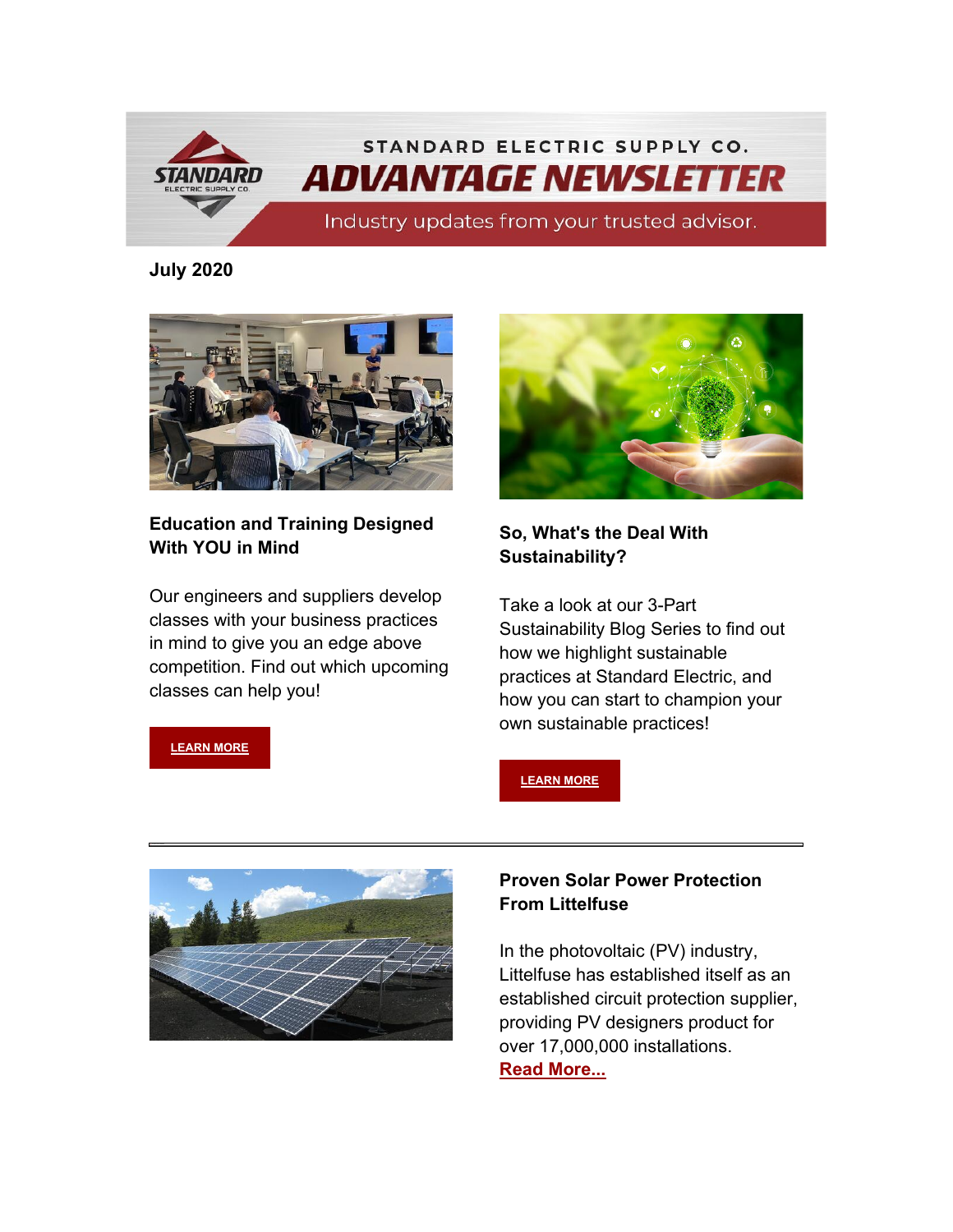

## **Those Cords Are Looking a Little Vulnerable**

Alleviate strain and protect your cords and cables with Kellems® Support and Strain Relief Grips. These flexible grips ensure long-lasting connectivity to maximize the lifetime of your applications and reduce plant downtime.

**[Read More...](https://info.standardelectricsupply.com/e2t/tc/VX4Xk_25D6NxW2pjCVz8qLgb7W8VsNl14gfgjSN8pR4B35nxG7V3Zsc37CgTzgW6WsTG97Wqxw0W78chhZ5Njvz5VsvCLV97sz3vVpFNm188YKSZW4MPk0C8PCy3tW1hBKX927wr42W1xXvgt4sMvFYW3lKsmN3DM4VBW342mck2sdDmGW7HZzMj5Ds_ldW1chBSV7TjrVXW4shfR_1RRTvZW91fPly6FncYjVrtwfY7xxsrTN4dqbcxynrXsW77m5Gb81n5MkN3FGzBf_kKwJW2qr-BT5rvnByW12t8jM1SdXSxW8ftxKD3-3rVcW8bj-6m7NGS-tN1_0Q5lgVYfHW8TzxV61TkrssW1TC4P71XpxLMW60VhVl5jvVmYW2C3K3M2j8jv9W9gBFnw4rpRxYW6Ty7zZ13Z0TSW3Hpm3H81P1WrW8bcBHs2dRltbW6PGGVB6xNJ49W6tL44M5t7Kf13h5M1)**



HÚBBÈL

# **Your Business is Unique, Why Not Your Push Buttons?**

With Schneider Electric's range of fully customizable push buttons, you'll always have the design you need no matter the function.

**[Learn More...](https://info.standardelectricsupply.com/e2t/tc/VX4Xk_25D6NxW2pjCVz8qLgb7W8VsNl14gfgjSN8pR4D73p_b1V1-WJV7CgZbLVDSvWz5gvSFtN7VcDTJKG63lW2dPHC15_cbkGW5mYQbT1WnggmN8HtYLcxWmLlW3RDYg96D78DGW5S6BBg3yN304VGJ4MW18Y83SW79YRR18yQ_G6VncBPk2kMPx-W5WJqX81tG_5xW3Y7rlC61yry2W850jB06nDPdnW16yvl81C8Hj4W3V4xDW6LGwwXW9h_RJk1nnpFlW98k5ch51PqwTW9bL7Kj3sJcsJW952TTz1h9M4PW1Q2mvX1RWygbVZn_bS7dYk1cW3Trtsk1PmThFW1P-27Z4tJfxdW69jMLr4JWgZqW47Wdhn879QblW4zPhmy4PL002W32Py0C8NN_tcW215F3p6cTQ9TW7hYtMq3TFJDWW8Sxr_j7W-pRh34g71)**



## **LUTZE DRIVEFLEX® For All Your VFD and Motor Applications**

LUTZE DRIVEFLEX® cables are a safer and more efficient solution compared to traditional PVC/Nylon power tray cables or THHN wires in conduit thanks to their low capacitance, high impedance, and high voltage breakthrough resistance. **[Learn More...](https://info.standardelectricsupply.com/e2t/tc/VX4Xk_25D6NxW2pjCVz8qLgb7W8VsNl14gfgjSN8pR4D73p_b1V1-WJV7CgSMXW24KCPJ75DlDtW3vShvP6hxM56W8GBDPQ154t3rW7lFBK11_WKZWW3jxPb935nt05W3tLYw62-Y_PxW41qZD98Dx0f7N6qnw5nF7C8WN4NrSPSjLprqW6yj-478GcNFxW78Vvfm84tcSbW4ykV_V4JLbq-W6WByBn6lhCtqW11H5GP3RWfkqVyHZ-q94sffCW6rdPWY5j2mW0W61Lgd-8NQmqKVgDcH_2swf6QW6Cw4L-3ybdn3W1xbCLF5QZtZ8W2dv4HQ1MTYP8Vz8wZL1PP0vNW1LF46m32XLZYN1FblqFP8hv3W1nBthz4QH_KkW14yhZs6L35MjW6KR9h826fK47W5ywQB71FbckPW6JHnSG7YN6RsN91RpwNXWXkj3gQx1)**